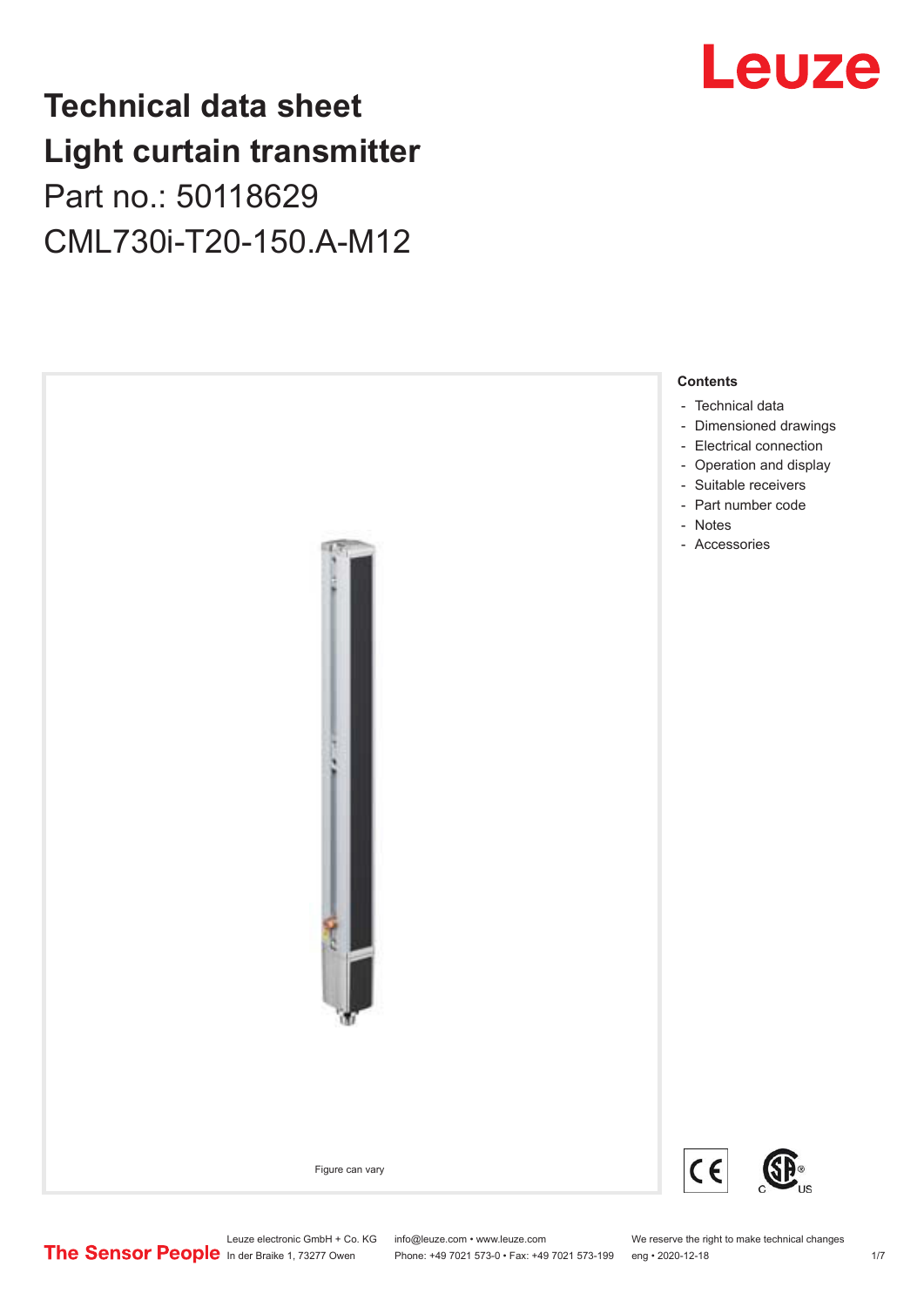## <span id="page-1-0"></span>**Technical data**

# Leuze

| <b>Basic data</b>                    |                                                                                                             |  |  |  |  |
|--------------------------------------|-------------------------------------------------------------------------------------------------------------|--|--|--|--|
| <b>Series</b>                        | 730                                                                                                         |  |  |  |  |
| <b>Operating principle</b>           | Throughbeam principle                                                                                       |  |  |  |  |
| Device type<br>Transmitter           |                                                                                                             |  |  |  |  |
| <b>Contains</b>                      | 2x BT-NC sliding block                                                                                      |  |  |  |  |
| <b>Application</b>                   | Detection of transparent objects                                                                            |  |  |  |  |
|                                      | Object measurement                                                                                          |  |  |  |  |
| <b>Special version</b>               |                                                                                                             |  |  |  |  |
| <b>Special version</b>               | Crossed-beam scanning                                                                                       |  |  |  |  |
|                                      | Diagonal-beam scanning                                                                                      |  |  |  |  |
|                                      | Parallel-beam scanning                                                                                      |  |  |  |  |
| <b>Optical data</b>                  |                                                                                                             |  |  |  |  |
| <b>Operating range</b>               | Guaranteed operating range                                                                                  |  |  |  |  |
| <b>Operating range</b>               | 0.39.5m                                                                                                     |  |  |  |  |
| Operating range, transparent media   | 0.33.5m                                                                                                     |  |  |  |  |
| <b>Operating range limit</b>         | Typical operating range                                                                                     |  |  |  |  |
| <b>Operating range limit</b>         | $0.212$ m                                                                                                   |  |  |  |  |
| <b>Measurement field length</b>      | 150 mm                                                                                                      |  |  |  |  |
| <b>Number of beams</b>               | 8 Piece(s)                                                                                                  |  |  |  |  |
| Beam spacing                         | 20 mm                                                                                                       |  |  |  |  |
| <b>Light source</b><br>LED, Infrared |                                                                                                             |  |  |  |  |
| <b>LED light wavelength</b>          | 940 nm                                                                                                      |  |  |  |  |
| Measurement data                     |                                                                                                             |  |  |  |  |
| Minimum object diameter              | 30 mm                                                                                                       |  |  |  |  |
| <b>Electrical data</b>               |                                                                                                             |  |  |  |  |
| <b>Protective circuit</b>            | Polarity reversal protection                                                                                |  |  |  |  |
|                                      | Short circuit protected                                                                                     |  |  |  |  |
|                                      | <b>Transient protection</b>                                                                                 |  |  |  |  |
|                                      |                                                                                                             |  |  |  |  |
| Performance data                     |                                                                                                             |  |  |  |  |
| Supply voltage U <sub>B</sub>        | 18  30 V, DC                                                                                                |  |  |  |  |
| <b>Residual ripple</b>               | 0  15 %, From $U_{\rm B}$                                                                                   |  |  |  |  |
| <b>Open-circuit current</b>          | 0  135 mA, The specified values refer<br>to the entire package consisting of trans-<br>mitter and receiver. |  |  |  |  |
| <b>Timing</b>                        |                                                                                                             |  |  |  |  |
| <b>Readiness delay</b>               | 450 ms                                                                                                      |  |  |  |  |
| <b>Cycle time</b>                    | 1 <sub>ms</sub>                                                                                             |  |  |  |  |
| <b>Connection</b>                    |                                                                                                             |  |  |  |  |
| <b>Number of connections</b>         | 1 Piece(s)                                                                                                  |  |  |  |  |
| <b>Plug outlet</b>                   | Axial                                                                                                       |  |  |  |  |

| <b>Connection 1</b>       |                        |
|---------------------------|------------------------|
| <b>Function</b>           | Connection to receiver |
| <b>Type of connection</b> | Connector              |
| <b>Thread size</b>        | M <sub>12</sub>        |
| <b>Type</b>               | Male                   |
| <b>Material</b>           | Metal                  |
| No. of pins               | $5 - pin$              |
| Encoding                  | A-coded                |

#### **Mechanical data**

| Cubic                        |
|------------------------------|
| 29 mm x 35.4 mm x 235 mm     |
| Metal                        |
| Aluminum                     |
| Plastic                      |
| 300 <sub>g</sub>             |
| Silver                       |
| Groove mounting              |
| Via optional mounting device |
|                              |

#### **Operation and display**

| Type of display | ' FD       |
|-----------------|------------|
| Number of LEDs  | 1 Piece(s) |

#### **Environmental data**

| Ambient temperature, operation | -30  60 °C |
|--------------------------------|------------|
| Ambient temperature, storage   | -40  70 °C |

#### **Certifications**

| Degree of protection     | IP 65         |
|--------------------------|---------------|
| <b>Protection class</b>  | Ш             |
| <b>Certifications</b>    | c CSA US      |
| <b>Standards applied</b> | IEC 60947-5-2 |

#### **Classification**

| <b>Customs tariff number</b> | 90314990 |
|------------------------------|----------|
| eCl@ss 5.1.4                 | 27270910 |
| eCl@ss 8.0                   | 27270910 |
| eCl@ss 9.0                   | 27270910 |
| eCl@ss 10.0                  | 27270910 |
| eCl@ss 11.0                  | 27270910 |
| <b>ETIM 5.0</b>              | EC002549 |
| <b>ETIM 6.0</b>              | EC002549 |
| <b>ETIM 7.0</b>              | EC002549 |

Leuze electronic GmbH + Co. KG info@leuze.com • www.leuze.com We reserve the right to make technical changes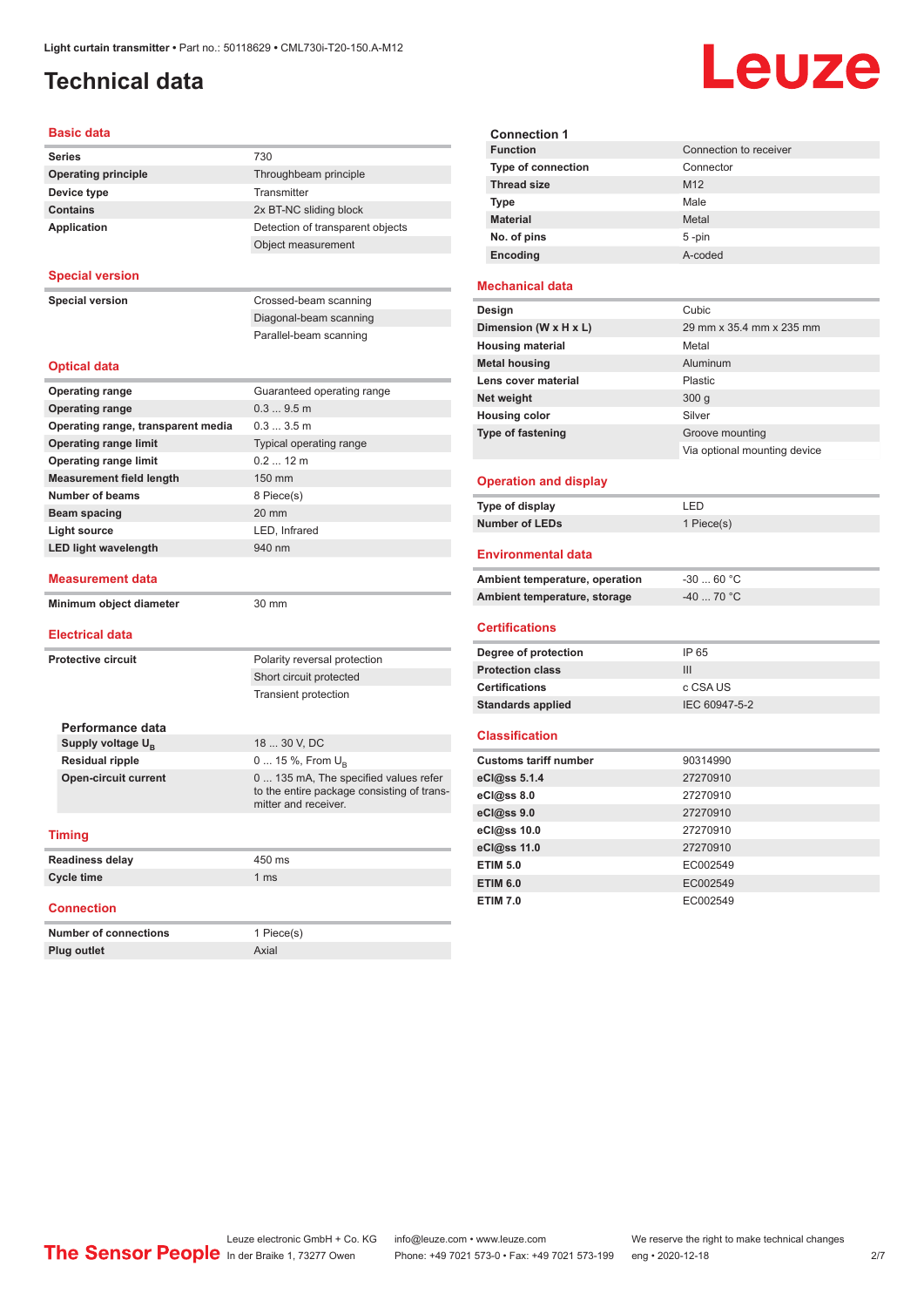### <span id="page-2-0"></span>**Dimensioned drawings**

All dimensions in millimeters



B Measurement field length 150 mm

F M6 thread G Fastening groove

- T Transmitter
- R Receiver
- 
- Y 5 mm



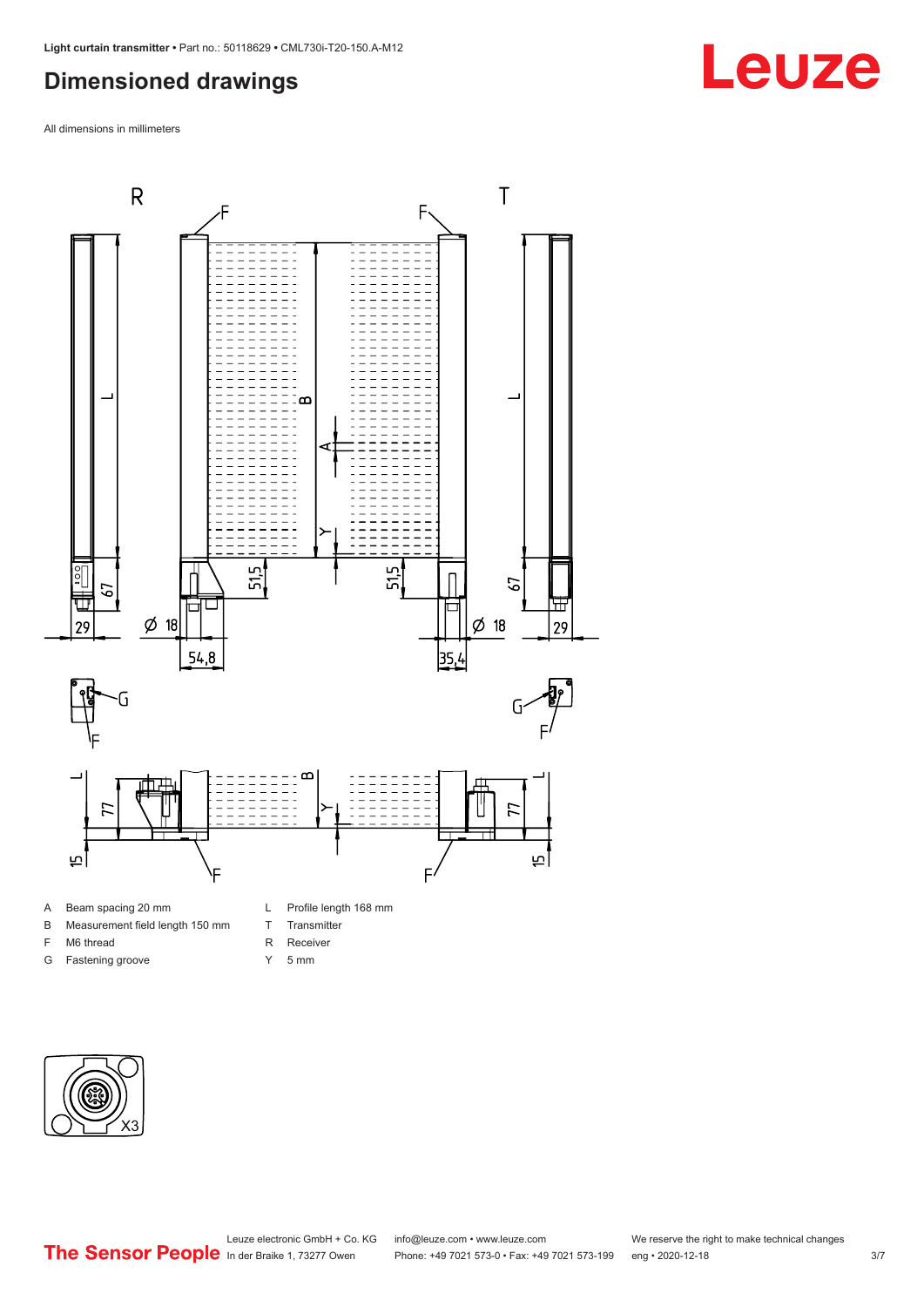### <span id="page-3-0"></span>**Electrical connection**

#### **Connection 1**

| <b>Function</b>           | Connection to receiver |
|---------------------------|------------------------|
| <b>Type of connection</b> | Connector              |
| <b>Thread size</b>        | M12                    |
| <b>Type</b>               | Male                   |
| <b>Material</b>           | Metal                  |
| No. of pins               | $5$ -pin               |
| Encoding                  | A-coded                |

| <b>PIN</b>     | Pin assignment   |
|----------------|------------------|
|                | <b>FE/SHIELD</b> |
| $\overline{2}$ | $V^+$            |
| 3              | <b>GND</b>       |
| 4              | RS 485 Tx+       |
| 5              | RS 485 Tx-       |



Leuze

# **Operation and display**

**Pin Pin assignment**

| Display                                      | <b>Meaning</b>                                           |
|----------------------------------------------|----------------------------------------------------------|
| Green, continuous light                      | Continuous mode                                          |
| Off                                          | No communication with the receiver / waiting for trigger |
| green, flashing in sync with the measurement | Measurement frequency display                            |

### **Suitable receivers**

| Part no. | <b>Designation</b>                  | <b>Article</b>         | <b>Description</b>                                                                                                      |
|----------|-------------------------------------|------------------------|-------------------------------------------------------------------------------------------------------------------------|
| 50118710 | CML730i-R20-150.A/<br><b>CN-M12</b> | Light curtain receiver | Operating range: 0.3  9.5 m<br>Interface: CANopen<br>Connection: Connector, M12, Axial, 8 -pin                          |
| 50118886 | CML730i-R20-150.A/<br><b>CV-M12</b> | Light curtain receiver | Operating range: 0.3  9.5 m<br>Analog outputs: 2 Piece(s), Voltage, Current<br>Connection: Connector, M12, Axial, 8-pin |
| 50123326 | CML730i-R20-150.A/<br>D3-M12        | Light curtain receiver | Operating range: 0.3  9.5 m<br>Interface: RS 485 Modbus<br>Connection: Connector, M12, Axial, 8 -pin                    |
| 50118792 | CML730i-R20-150.A/<br>$L-M12$       | Light curtain receiver | Operating range: 0.3  9.5 m<br>Interface: IO-Link<br>Connection: Connector, M12, Axial, 8 -pin                          |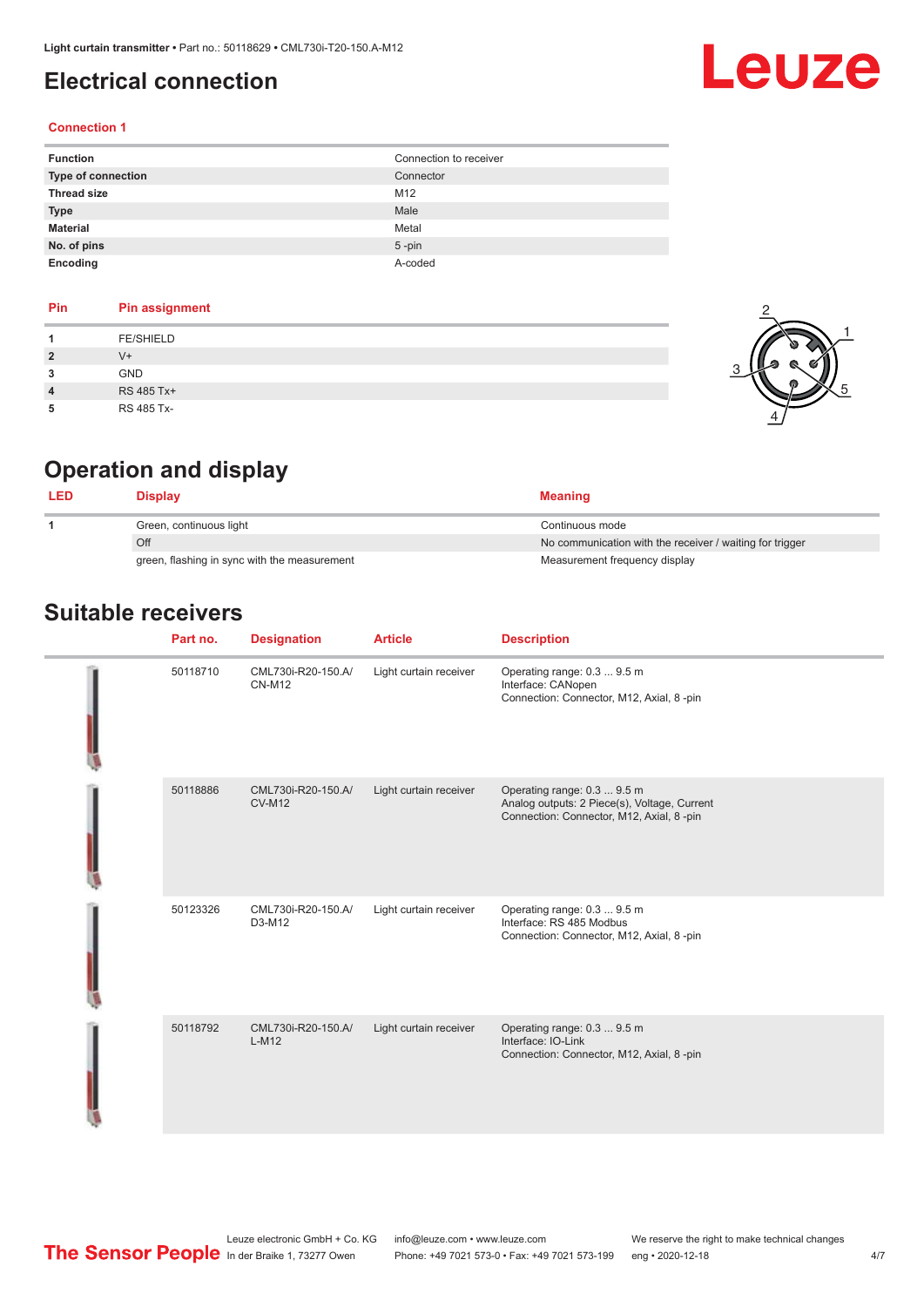# Leuze

#### <span id="page-4-0"></span>**Suitable receivers**

| Part no. | <b>Designation</b>                  | <b>Article</b>         | <b>Description</b>                                                                                 |
|----------|-------------------------------------|------------------------|----------------------------------------------------------------------------------------------------|
| 50123183 | CML730i-R20-150.A/<br><b>PB-M12</b> | Light curtain receiver | Operating range: 0.3  9.5 m<br>Interface: PROFIBUS DP<br>Connection: Connector, M12, Axial, 8 -pin |
| 50131794 | CML730i-R20-150.A/<br><b>PN-M12</b> | Light curtain receiver | Operating range: 0.3  9.5 m<br>Interface: PROFINET<br>Connection: Connector, M12, Axial, 8-pin     |

#### **Part number code**

Part designation: **CML7XXi-YZZ-AAAA.BCCCDDD-EEEFFF**

| <b>CML</b>  | <b>Operating principle</b><br>Measuring light curtain                                                                                     |
|-------------|-------------------------------------------------------------------------------------------------------------------------------------------|
| 7XXi        | <b>Series</b><br>720i: 720i series<br>730i: 730i series                                                                                   |
| Υ           | Device type<br>T: transmitter<br>R: receiver                                                                                              |
| <b>ZZ</b>   | <b>Beam spacing</b><br>$05:5$ mm<br>10:10 mm<br>20:20 mm<br>40:40 mm                                                                      |
| <b>AAAA</b> | Measurement field length [mm], dependent on beam spacing                                                                                  |
| B           | Equipment<br>A: connector outlet, axial<br>R: rear connector outlet                                                                       |
| CCC         | Interface<br>L: IO-Link<br>/CN: CANopen<br>/PB: PROFIBUS<br>/PN: PROFINET<br>/CV: Analog current and voltage output<br>/D3: RS 485 Modbus |
| <b>DDD</b>  | <b>Special equipment</b><br>-PS: Power Setting                                                                                            |
| EEE         | <b>Electrical connection</b><br>M12: M12 connector                                                                                        |
| <b>FFF</b>  | -EX: Explosion protection                                                                                                                 |
| <b>Note</b> |                                                                                                                                           |
|             |                                                                                                                                           |
|             | $\&$ A list with all available device types can be found on the Leuze website at www.leuze.com.                                           |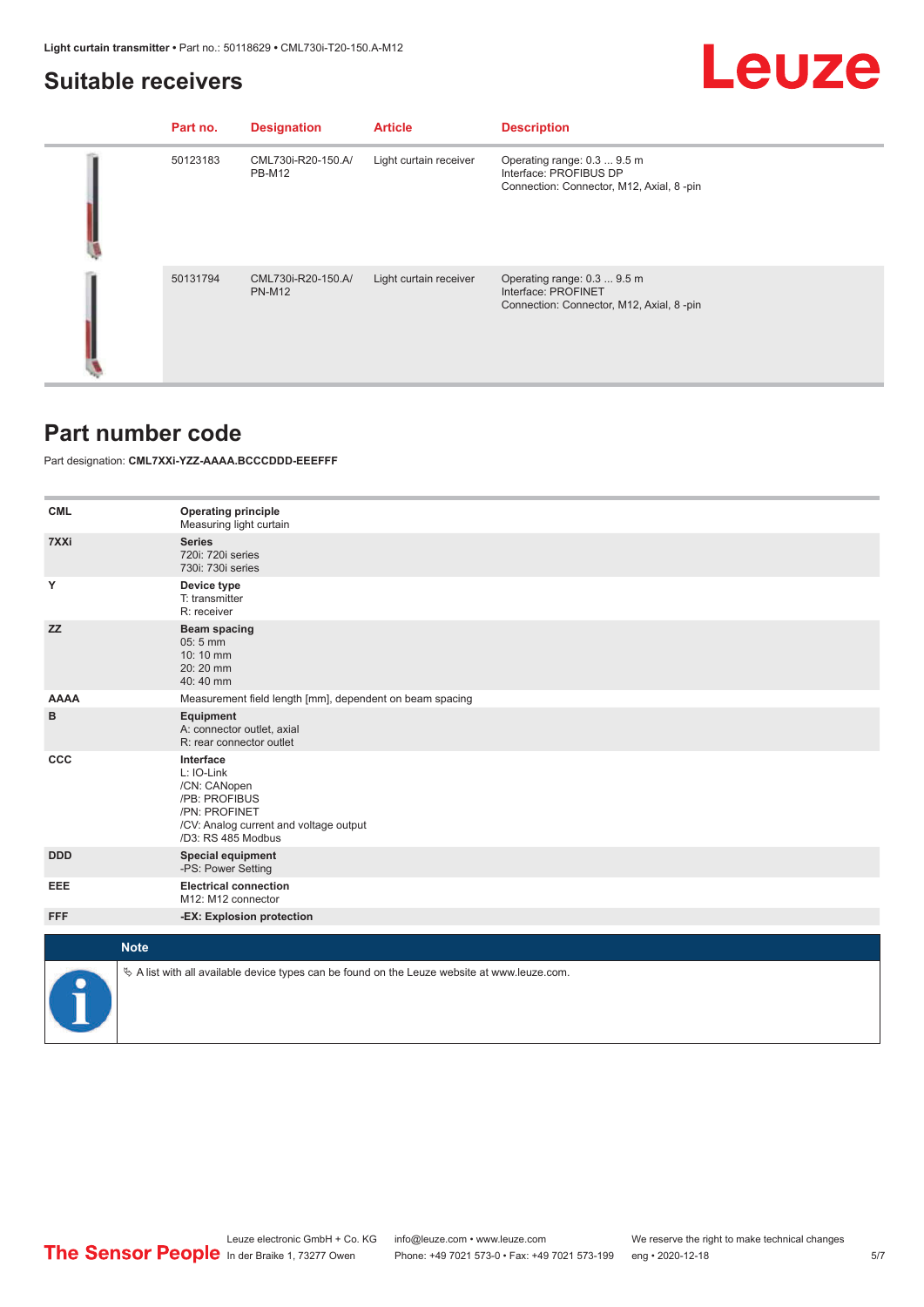#### <span id="page-5-0"></span>**Notes**

#### **Observe intended use!**

 $\%$  This product is not a safety sensor and is not intended as personnel protection.

 $\%$  The product may only be put into operation by competent persons.

 $\%$  Only use the product in accordance with its intended use.

| <b>For UL applications:</b>                                                                                                                                                       |
|-----------------------------------------------------------------------------------------------------------------------------------------------------------------------------------|
| $\%$ For UL applications, use is only permitted in Class 2 circuits in accordance with the NEC (National Electric Code).                                                          |
| V These proximity switches shall be used with UL Listed Cable assemblies rated 30V, 0.5A min, in the field installation, or equivalent (categories: CYJV/<br>CYJV7 or PVVA/PVVA7) |

#### **Accessories**

### Connection technology - Interconnection cables

|   |              | Part no. | <b>Designation</b>                     | <b>Article</b>        | <b>Description</b>                                                                                                                                                                                                                                    |
|---|--------------|----------|----------------------------------------|-----------------------|-------------------------------------------------------------------------------------------------------------------------------------------------------------------------------------------------------------------------------------------------------|
| Ø | $\odot$<br>p | 50129781 | <b>KDS DN-M12-5A-</b><br>M12-5A-P3-050 | Interconnection cable | Suitable for interface: IO-Link, DeviceNet, CANopen<br>Connection 1: Connector, M12, Axial, Female, A-coded, 5-pin<br>Connection 2: Connector, M12, Axial, Male, A-coded, 5-pin<br>Shielded: Yes<br>Cable length: 5,000 mm<br>Sheathing material: PUR |

### Mounting technology - Mounting brackets

|               | Part no. | <b>Designation</b> | <b>Article</b>      | <b>Description</b>                                                                                                                                                                                                        |
|---------------|----------|--------------------|---------------------|---------------------------------------------------------------------------------------------------------------------------------------------------------------------------------------------------------------------------|
| <b>Altres</b> | 50142900 | BT 700M.5-2SET     | Mounting device set | Design of mounting device: Bracket mounting<br>Fastening, at system: Through-hole mounting, T slotted hole<br>Mounting bracket, at device: Screw type, Sliding block<br>Type of mounting device: Rigid<br>Material: Steel |

# Mounting technology - Swivel mounts

| Part no. | <b>Designation</b> | <b>Article</b>       | <b>Description</b>                                                                                                                                          |
|----------|--------------------|----------------------|-------------------------------------------------------------------------------------------------------------------------------------------------------------|
| 429046   | <b>BT-2R1</b>      | Mounting bracket set | Fastening, at system: Through-hole mounting<br>Mounting bracket, at device: Clampable<br>Type of mounting device: Turning, 360°<br>Material: Metal, Plastic |

Leuze